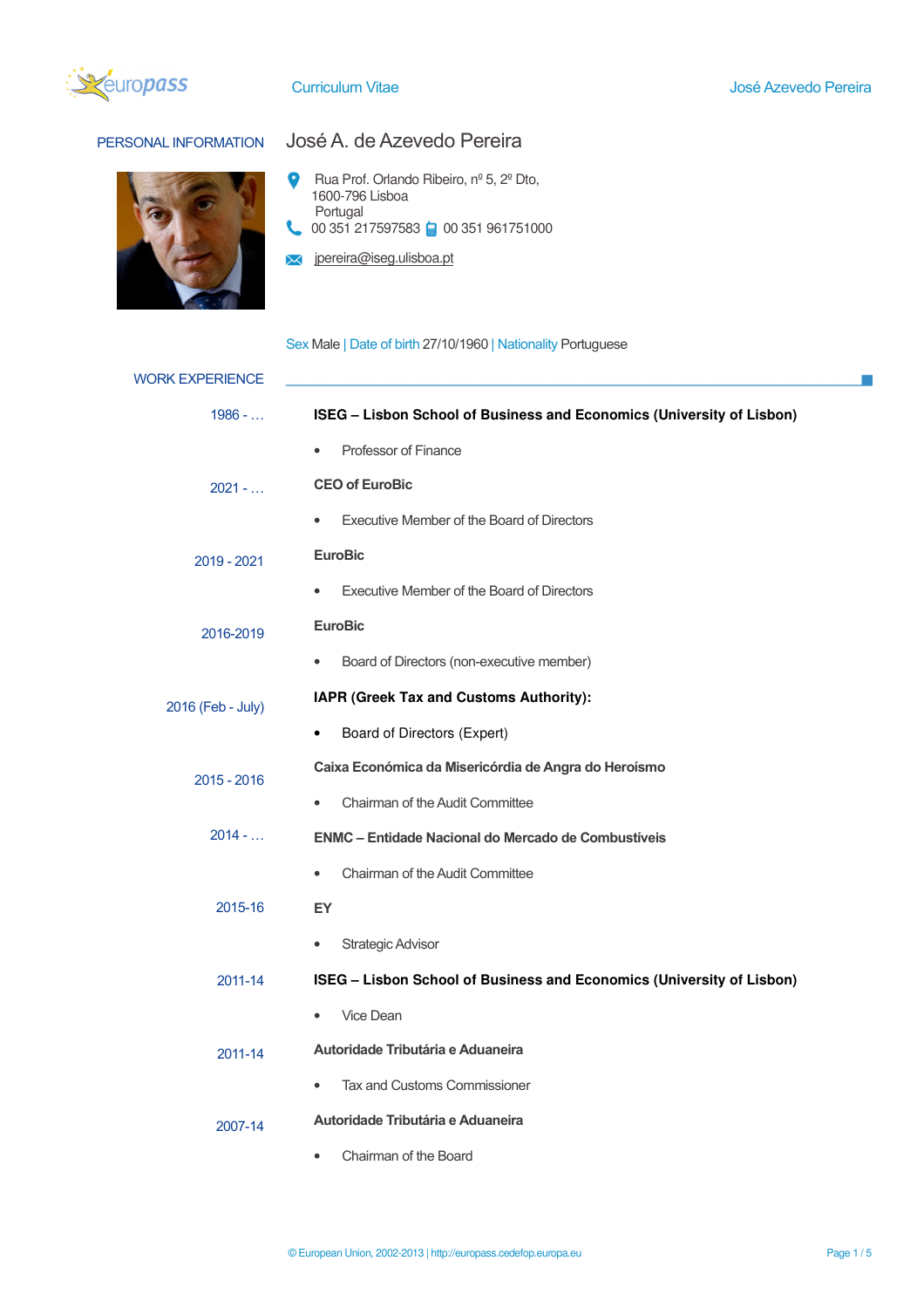

| 20007-14  | Fundo de Estabilização Tributário:                                                                                                      |
|-----------|-----------------------------------------------------------------------------------------------------------------------------------------|
|           | Chairman of the Board<br>$\bullet$                                                                                                      |
| 2011-2014 | Fundo de Estabilização Aduaneiro                                                                                                        |
|           | Chairman of the Board                                                                                                                   |
| 2012-13   | Centro Interamericano de Atividades Tributárias (CIAT)                                                                                  |
|           | Member of the Board<br>٠                                                                                                                |
| 2012-13   | Entidade Nacional para o Mercado de Combustíveis                                                                                        |
|           | Member of the Board<br>$\bullet$                                                                                                        |
| 2007-11   | Direção Geral dos Impostos                                                                                                              |
|           | <b>Tax Commissioner</b><br>$\bullet$                                                                                                    |
| 2007-11   | Conselho de Administração Fiscal                                                                                                        |
|           | Chairman of the Board                                                                                                                   |
| 2003-07   | ISEG - Lisbon School of Business and Economics                                                                                          |
|           | Director of the MBA                                                                                                                     |
| 2002-07   | ISEG - Lisbon School of Business and Economics (Universidade de Lisboa)                                                                 |
|           | Executive member of the Board (Department of Business Studies)<br>$\bullet$                                                             |
| 1998-00   | EPAC COMERCIAL, Produtos para a Agricultura e Alimentação, SA:                                                                          |
|           | <b>Chief Financial Officer</b><br>٠                                                                                                     |
| 1998-00   | EPAC, Empresa para a Agroalimentação e Cereais, SA:                                                                                     |
|           | <b>Chief Financial Officer</b>                                                                                                          |
| 1989-94   | Tradingpor, SA:                                                                                                                         |
|           | <b>Financial Director and Controller</b><br>$\bullet$                                                                                   |
| 1991-93   | Resipor, SA:                                                                                                                            |
|           | Member of the Board<br>$\bullet$                                                                                                        |
| 1988-89   | Partex - Companhia Portuguesa de Serviços, SA:                                                                                          |
|           | Senior Financial Advisor                                                                                                                |
| 1988      | Secretary of State of Environment and Natural Resources - project IFFA (Instrumentos<br>Fiscais e Financeiros na Política do Ambiente): |
|           | <b>Financial Advisor</b><br>٠                                                                                                           |
| 1984-85   | Direção Regional da Indústria do Governo Regional dos Açores:                                                                           |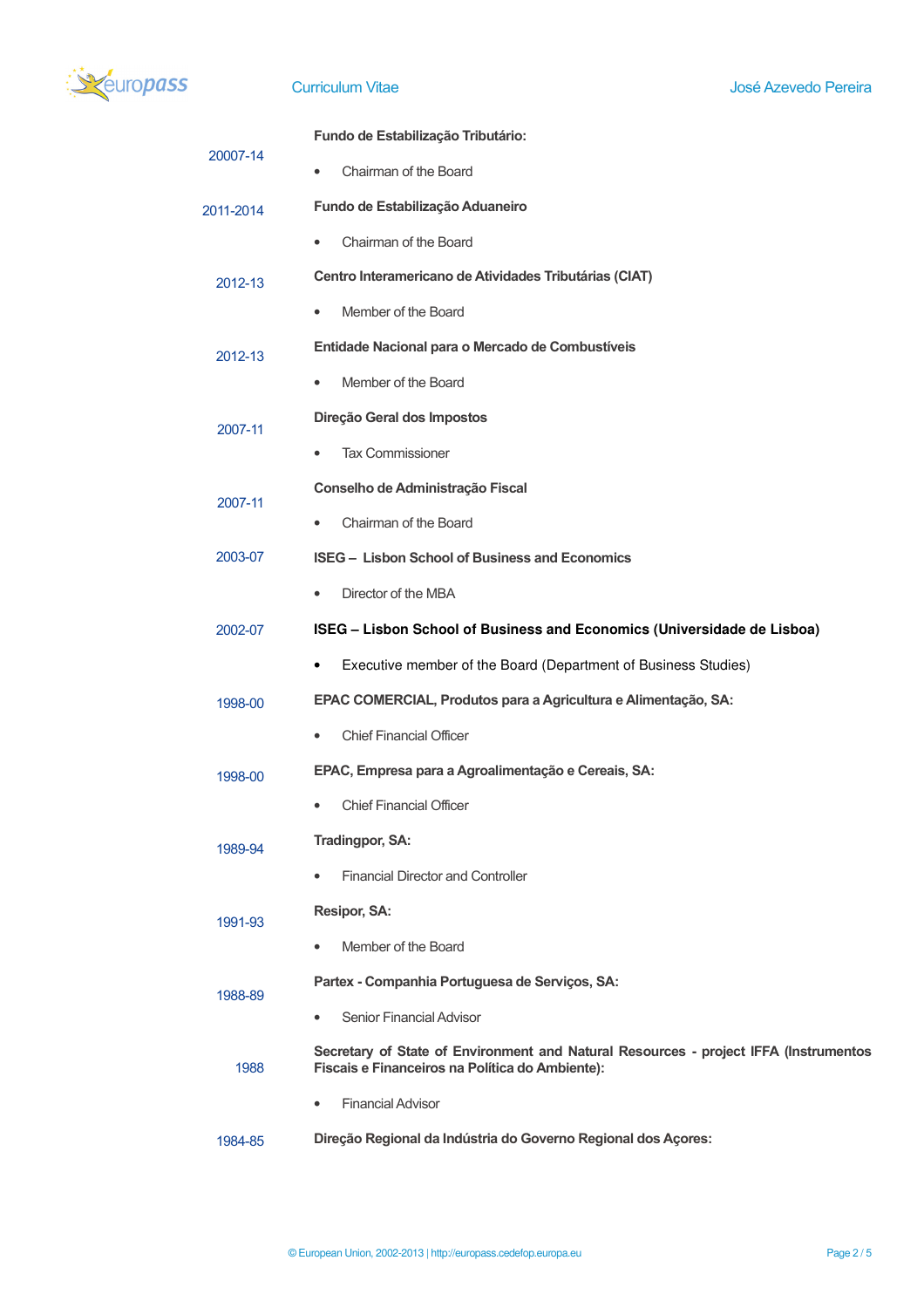

• Financial Advisor

| <b>EDUCATION AND</b><br><b>TRAINING</b> |                                                                                                                                                              |
|-----------------------------------------|--------------------------------------------------------------------------------------------------------------------------------------------------------------|
| 2007:                                   | <b>Agregação</b> (top academic grade in Portugal) in Business Studies, by the University of Lisbon<br>(top university in Portugal)                           |
| 1994-1997:                              | <b>Ph.D.</b> in <b>Business Administration</b> , by the Manchester Business School (Victoria University of<br>Manchester, United Kingdom), with Distinction; |
| 1990-1992:                              | <b>MBA</b> by ISEG – University of Lisbon, with Distinction (First in Class; BES Prize for Excellence awarded<br>to the best student in the MBA);            |
| 1982-1984:                              | Licenciatura <sup>1</sup> in Business Studies by ISEG - University of Lisbon, with Distinction;                                                              |
| 1979-1982:                              | <b>Bachelor Degree (bacharelato) in Business Studies</b> by ISEG - University of Lisbon, with<br>Distinction.                                                |

## PERSONAL SKILLS

Mother tongue(s) Portuguese

| Other language(s) | <b>UNDERSTANDING</b> |                  | <b>SPEAKING</b>    |                    | <b>WRITING</b>     |     |
|-------------------|----------------------|------------------|--------------------|--------------------|--------------------|-----|
|                   | Listening            | Reading          | Spoken interaction | Spoken production  |                    |     |
| English           | Very Good            | Very Good        | Very Good          | Very Good          | Very Good          |     |
|                   |                      |                  |                    |                    |                    |     |
| French            | Very Good            | <b>Very Good</b> | <b>Vée@c@atcod</b> | <b>VergoGatord</b> | <b>Week Godood</b> | Ven |
|                   |                      |                  |                    |                    |                    |     |
| Spanish           | Good                 | Good             | Good               | <b>Basic</b>       | <b>Basic</b>       |     |
|                   |                      |                  |                    |                    |                    |     |

 $\mathcal{C}^{\mathcal{A}}$ 

 $^1$  Until 1990, "Licenciatura" was a Portuguese five year degree similar to the five year degrees granted in Germany. Students that successfully completed the third of these five years of studies, were awarded a bachelor degree.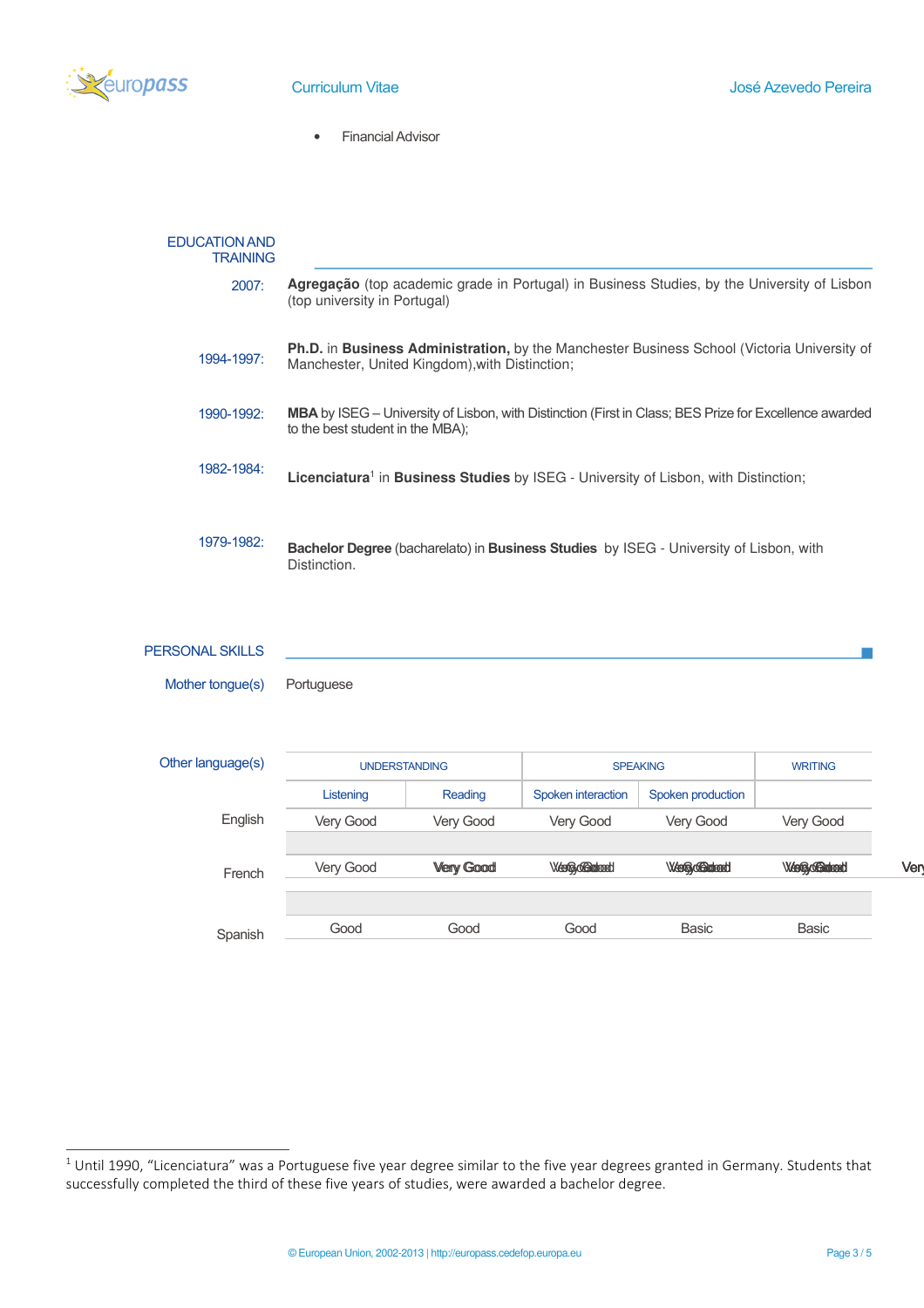

| <b>ADDITIONAL INFORMATION</b>     |                                                                                                                                                                                                                                                                                                                                                                                                                                                                               |
|-----------------------------------|-------------------------------------------------------------------------------------------------------------------------------------------------------------------------------------------------------------------------------------------------------------------------------------------------------------------------------------------------------------------------------------------------------------------------------------------------------------------------------|
| <b>International Publications</b> | "A Quasi-Closed-Form Solution for the Valuation of American Put Options", Vie<br>C., J. Azevedo Pereira, <i>International Journal of Financial Studies</i> , 2020, vol. 8                                                                                                                                                                                                                                                                                                     |
|                                   | "Novo Banco - what good out of a bad bank?", Silva, J. C., J. Azevedo Pereira,<br>$\bullet$<br>CASE Journal, 2020, vol. 16, no. 5, pp. 551-584                                                                                                                                                                                                                                                                                                                                |
|                                   | "EDP - Portugal's main energy producer that everyone loved to hate", Silva, J.<br>$\bullet$<br>J. Azevedo Pereira, <i>The CASE Journal</i> , 2019, vol. 15, no. 6, pp. 545-574                                                                                                                                                                                                                                                                                                |
|                                   | "Adjustments to Cash Build-up When Retaining Dividends in the FCFE Valuatior<br>$\bullet$<br>Azevedo Pereira, J. C.Silva, Journal of Advanced Management Science, 2017, v<br>5, no. 5, pp. 327-332                                                                                                                                                                                                                                                                            |
|                                   | "Finite State Machine Modelling of the Macro-Economy", J. Azevedo Pereira, J.<br>$\bullet$<br>C.Silva, Journal of Advanced Management Science, 2017, vol. 5, no. 5, pp. 333                                                                                                                                                                                                                                                                                                   |
|                                   | "On the Use of the Quality Function Deployment Matrix for Flexible and<br>$\bullet$<br>Quantitative Prioritization", J. Azevedo Pereira, A. Domingos, J. C.Silva, Journal<br>Advanced Management Science, 2017, vol. 5, no. 5, pp. 401-408                                                                                                                                                                                                                                    |
|                                   | "Over-Valuation: Avoid Double Counting when Retaining Dividends in the FCFE Valuation",<br>$\bullet$<br>Azevedo Pereira, J. C.Silva, International Journal of Financial Research, 2017, vol. 8, no. 4,<br>107-114                                                                                                                                                                                                                                                             |
|                                   | "Some results on relocation policies", J. Azevedo Pereira, G.Couto, C.Nunes,<br>$\bullet$<br>The European Journal of Finance, 2013, vol. 19, no. 7-8, pp. 779-790                                                                                                                                                                                                                                                                                                             |
|                                   | "Mortgage valuation: a quasi-closed-form solution", Jose Azevedo-Pereira and<br>Cristina Viegas, <i>Quantitative Finance</i> , Nº 7, Vol. 12, pp. 993-1001, 2012;                                                                                                                                                                                                                                                                                                             |
|                                   | "High speed-rail transport valuation", Jose Azevedo-Pereira, Pimentel, P., and G.<br>$\bullet$<br>Couto, <i>The European Journal of Finance</i> , 18 (2), 167{18}, 2012;                                                                                                                                                                                                                                                                                                      |
|                                   | "Some results on relocation policies", Jose Azevedo-Pereira, Gualter Couto and<br>$\bullet$<br>Claudia Nunes, <i>European Journal of Finance</i> , Mar 2012;                                                                                                                                                                                                                                                                                                                  |
|                                   | "Optimal Timing of Relocation", Jose Azevedo-Pereira, Gualter Couto and Claudia<br>$\bullet$<br>Nunes, International Journal of Managerial Finance, No. 2, V (6), 2010;                                                                                                                                                                                                                                                                                                       |
|                                   | "Ethical Ideology and Ethical Judgments in the Portuguese Accounting Profession",<br>Jose Azevedo-Pereira and Pedro Marques, <i>Journal of Business Ethics</i> , 2009, vol. 86,<br>issue 2, pages 227-242;                                                                                                                                                                                                                                                                    |
|                                   | "Determinantes da estrutura de capital: Uma abordagem ao caso das empresas<br>$\bullet$<br>pertencentes aos países dos mercados Euronext" (em colaboração com Efigénio Rebelo e<br>Luís Coelho) in "Estudos I". Eds. Covas, António; Cândido, Carlos; Trigueiros, Duarte;<br>Rebelo, Efigénio da Luz; Silva, João Albino; Guerreiro, João Rodrigues, Paulo e Nunes, Rui.<br>Faro, Faculdade de Economia da Universidade do Algarve, 2004, 705 p., ISBN 972-99397-<br>$0 - 5.$ |
|                                   | "Modelos de avaliação de hipotecas: Uma revisão de literatura" (em colaboração com<br>$\bullet$<br>Cristina Viegas) in "Estudos I". Eds. Covas, António; Cândido, Carlos; Trigueiros, Duarte;<br>Rebelo, Efigénio da Luz; Silva, João Albino; Guerreiro, João Rodrigues, Paulo e Nunes, Rui.<br>Faro, Faculdade de Economia da Universidade do Algarve, 2004, 705 p., ISBN 972-99397-<br>$0 - 5.$                                                                             |